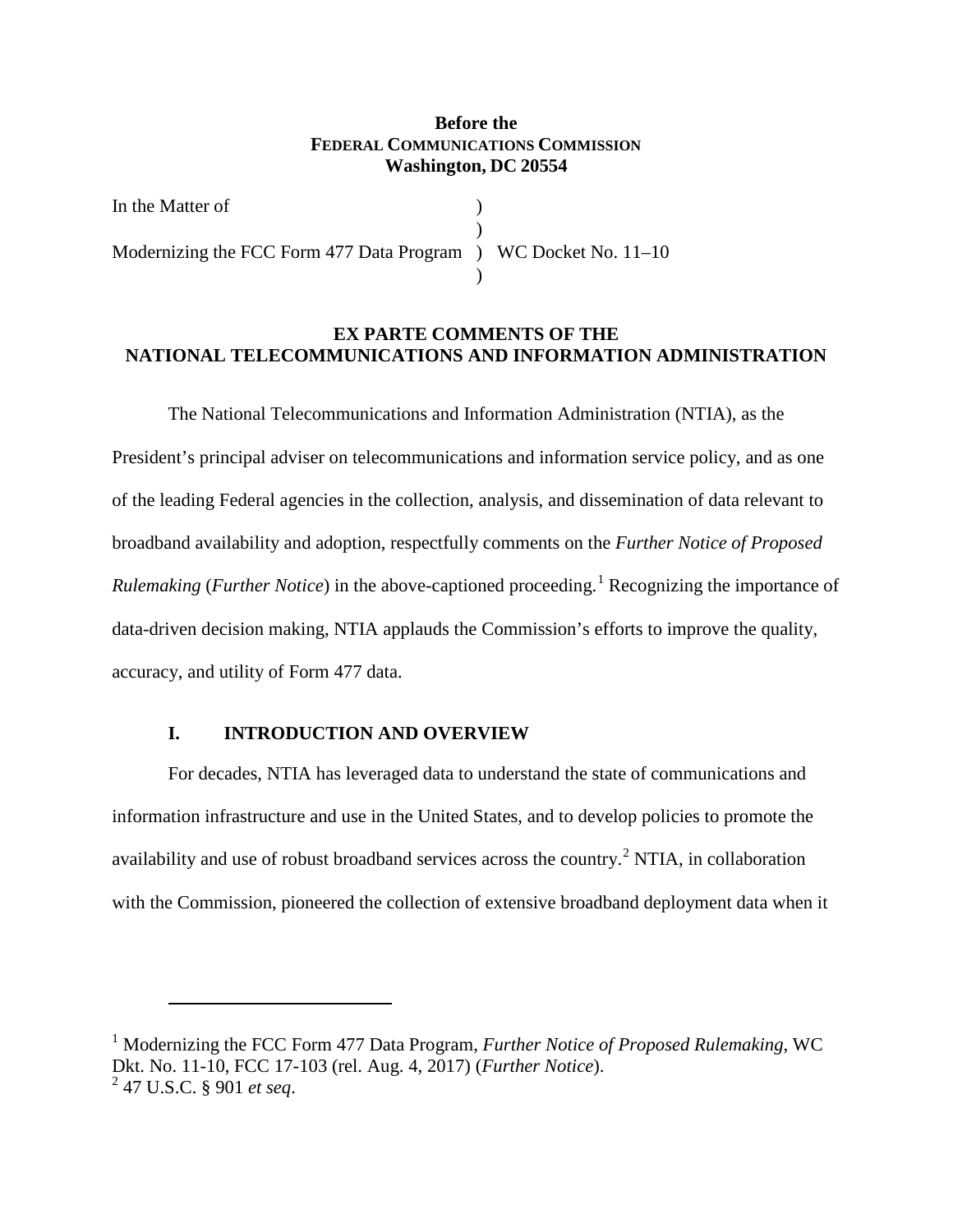launched the State Broadband Initiative (SBI) in 2009.<sup>[3](#page-1-0)</sup> Through this program, established by Congress, NTIA worked with every state, territory, and the District of Columbia to collect fixed and mobile broadband availability data for over 11 million Census blocks every six months for several years. To make these data accessible to a broad audience, NTIA launched the National Broadband Map (NBM) in  $2011<sup>4</sup>$  $2011<sup>4</sup>$  $2011<sup>4</sup>$  Although the SBI program ended in 2015, NTIA continues its extensive work to collect, analyze, and disseminate data relevant to broadband availability and adoption.

NTIA analysts routinely refer to the Commission's Form 477 data, including both deployment and subscription data, to help inform policymakers and enhance our technical support of broadband infrastructure investment. Further, through our ongoing work with the State Broadband Leaders Network, which evolved from the SBI, we understand how states, nonprofits, and other stakeholders use Form 477 data, and in some cases collect their own statespecific data.

Separately, NTIA has extensive experience collecting data on broadband adoption and usage in the United States, creating decades of datasets that complement the Form 477 data collections on broadband deployment and subscription. Since 1994, NTIA has periodically partnered with the Census Bureau (Census) to survey approximately 53,000 U.S. households on their Internet and computer use. NTIA's questionnaire, administered as a supplement to Census's Current Population Survey (CPS), includes more than 50 questions to gather a wealth of information on household and individual Internet use and demographics, including the locations, technologies, and devices that people use to go online, their online activities, and the reasons

<span id="page-1-1"></span><span id="page-1-0"></span><sup>3</sup> *See* [https://www2.ntia.doc.gov/sbdd.](https://www2.ntia.doc.gov/sbdd) <sup>4</sup> *See* "About the National Broadband Map," at [https://www.broadbandmap.gov/about.](https://www.broadbandmap.gov/about)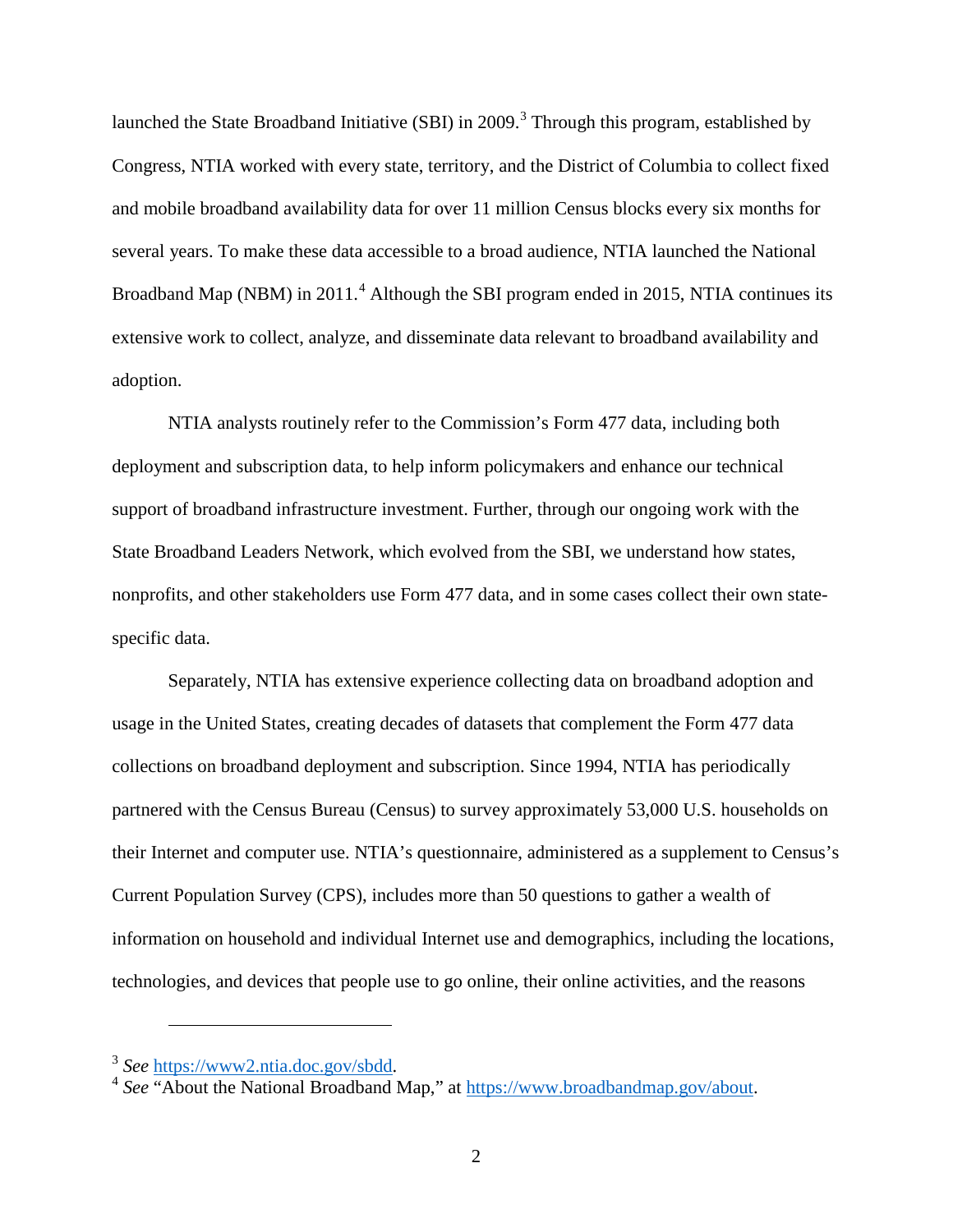why some Americans still do not utilize these technologies. Whereas Form 477 focuses on broadband availability and subscription data gathered from service providers, NTIA's CPS Supplements provide detailed information on adoption and usage of the Internet, as reported by households across the country. The NTIA surveys, together with the FCC's Form 477 and three recently added household broadband adoption questions on the American Community Survey, comprise a valuable, holistic set of Federal data sources related to broadband.

The CPS Supplements provide the basis for NTIA's Digital Nation research series and online data tools, like the Data Explorer visualization tool.<sup>[5](#page-2-0)</sup> To ensure public accessibility and usability, NTIA maintains these datasets on the Data Central section of its website, along with complete technical documentation and sample statistical code. [6](#page-2-1) This research informs NTIA's leadership, other policymakers, researchers, local leaders, and businesses trying to understand broadband usage in their area and the online landscape at large. NTIA's efforts to make its data accessible by a broad range of users could provide helpful guidance for other Federal data collections, including the Form 477 program.

The Form 477 data program is impressively large and useful, and benefits broadband policy research and decision making, as well as the FCC's internal needs. The Form 477 program draws a diverse audience of data users, encompassing federal policymakers, national business leaders, local government, businesses, and community groups and anchor institutions, and more traditional academic and think-tank researchers. NTIA urges the Commission to implement program enhancements that further benefit as many of these data users as possible.

<span id="page-2-1"></span><span id="page-2-0"></span><sup>5</sup> *See* [https://www.ntia.doc.gov/data/digital-nation-data-explorer.](https://www.ntia.doc.gov/data/digital-nation-data-explorer) <sup>6</sup> *See* [https://www.ntia.doc.gov/data.](https://www.ntia.doc.gov/data)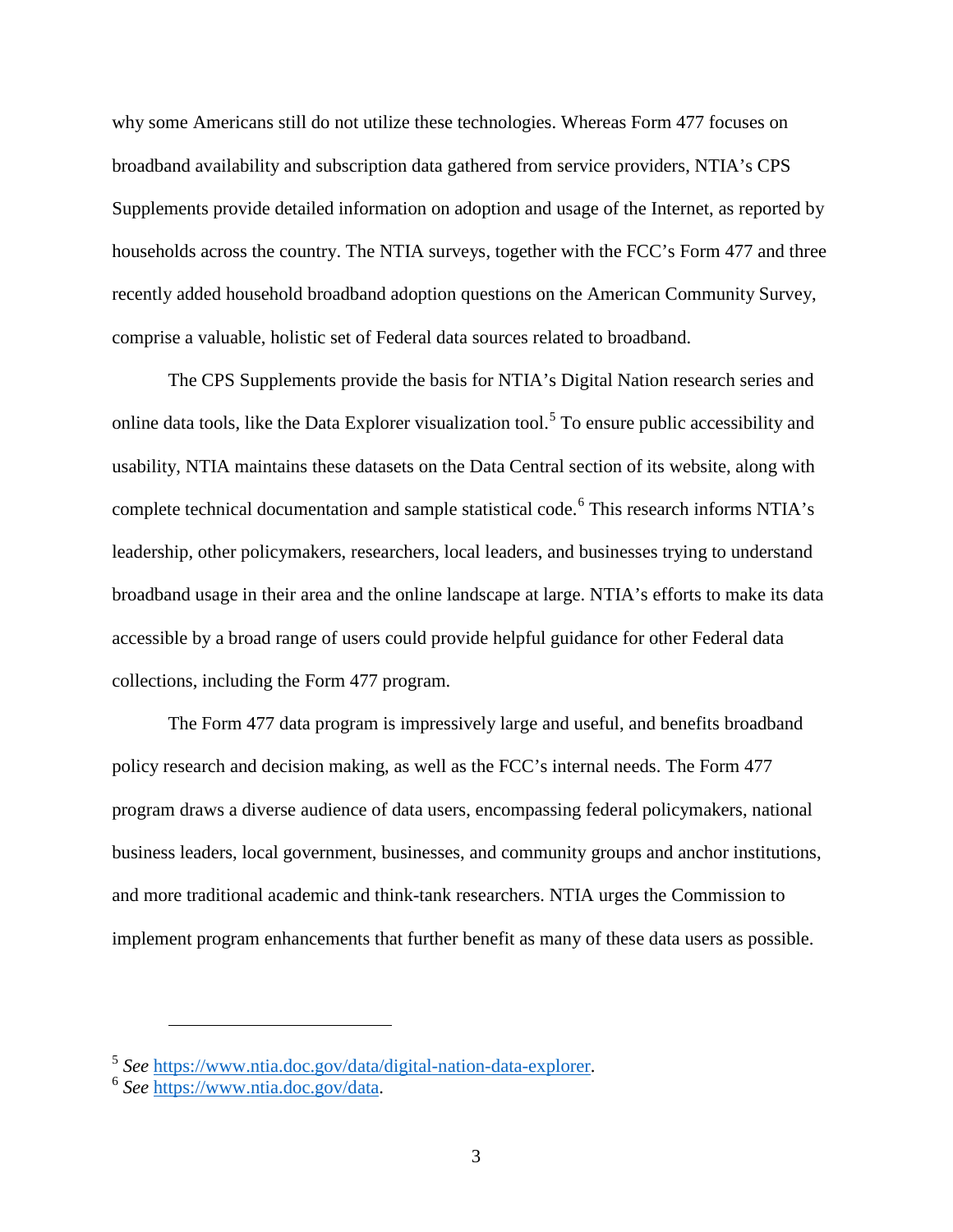As our recommendations below indicate, NTIA believes that the most important areas for improvement in the Form 477 data collection program are data accuracy and public accessibility. To improve accuracy, NTIA urges the Commission to ensure the validation of data submitted by providers, create a streamlined data correction mechanism, and clarify the definition of a "served" area. In order to improve public accessibility of Form 477 data, the Commission should seek to release datasets more quickly and with more public information. Additionally, the Commission could make available data tools—including visualization and mapping tools like the NBM—that are more sophisticated and intuitive for a wide range of users.

Increasing data granularity—which we view as a separate issue from accuracy—may be a third focus area, but it should not come at the expense of the first two.<sup>[7](#page-3-0)</sup> Should the Commission choose to pursue an increase in granularity of fixed broadband deployment data, NTIA recommends focusing on the small portion of Census blocks that are large enough to make intrablock variation more likely. This strategy could mitigate increased burdens on providers, while avoiding unnecessary complexity in the majority of areas where Census blocks are sufficiently small.

While we recognize that improving data accuracy and accessibility may increase the burden on both service providers and the Commission, these steps would be very valuable to the

<span id="page-3-0"></span><sup>&</sup>lt;sup>7</sup> We refer to accuracy as the extent to which data are reported correctly and precisely identify the broadband status (technology, speed, etc.) of the specified geographic area (Census blocks or tracts). Granularity refers to the level of geographic detail, where smaller geographic areas are more granular. Although they are often referred to in similar contexts, these two concepts are not necessarily complementary. Increasing the granularity of reporting to the sub-Census block level, for example, does not improve accuracy if the data collection procedures themselves do not yield correct data. Both improving accuracy and increasing granularity are laudable goals, and both would likely require additional resources for the Commission as well as service providers. It is unclear, however, how much additional useful information may be learned by increasing granularity without first improving accuracy.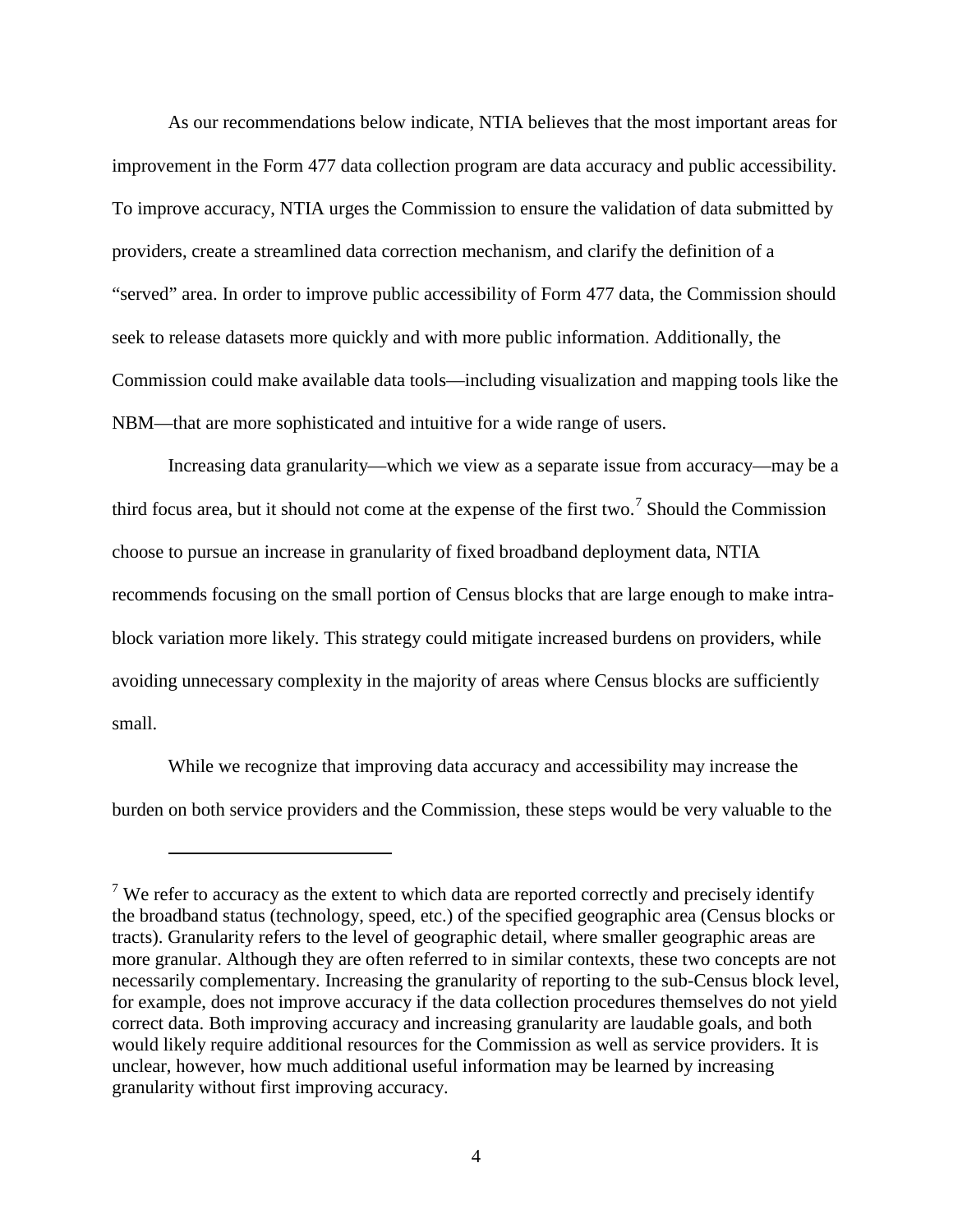Commission's effort to provide an accurate picture of broadband in the United States. We also identify several areas in which the burdens of data collection could be reduced, such as reducing the frequency of data collections.

#### **II. THE COMMISSION SHOULD PRIORITIZE THE ACCURACY OF DATA REPORTED BY PROVIDERS AND PRESENTED IN PUBLIC DATASETS.**

Increasing accuracy is the most important factor for improvement in the Form 477 data program. Data resulting from submissions of numerous and diverse providers using different methodologies are bound to contain inaccuracies. Moreover, it is unlikely that such inaccuracies occur completely at random, potentially leading to upward- or downward-biased estimates of broadband availability in certain regions. Therefore, NTIA strongly recommends implementing a data validation program and related measures to improve the accuracy of Form 477 deployment data.

In the SBI program, the validation of data supplied by individual providers of broadband Internet access service was one of the most critical reasons NTIA's NBM was so valuable. The validation primarily occurred at the state level, with NTIA itself conducting additional checks. Each state's SBI grantee provided NTIA with detailed methodological specifications, which were made publicly available on the NBM data download page.<sup>[8](#page-4-0)</sup> SBI grantees performed a number of activities to gather and verify the information collected, including holding meetings with community leaders, reviewing providers' maps and engineering assets, and comparing provider data with aerial imagery or other state-owned data to confirm physical assets. Some SBI grantees performed drive tests for mobile broadband service on roads and highways—yielding

<span id="page-4-0"></span><sup>8</sup> *See* [https://www.broadbandmap.gov/data-download.](https://www.broadbandmap.gov/data-download)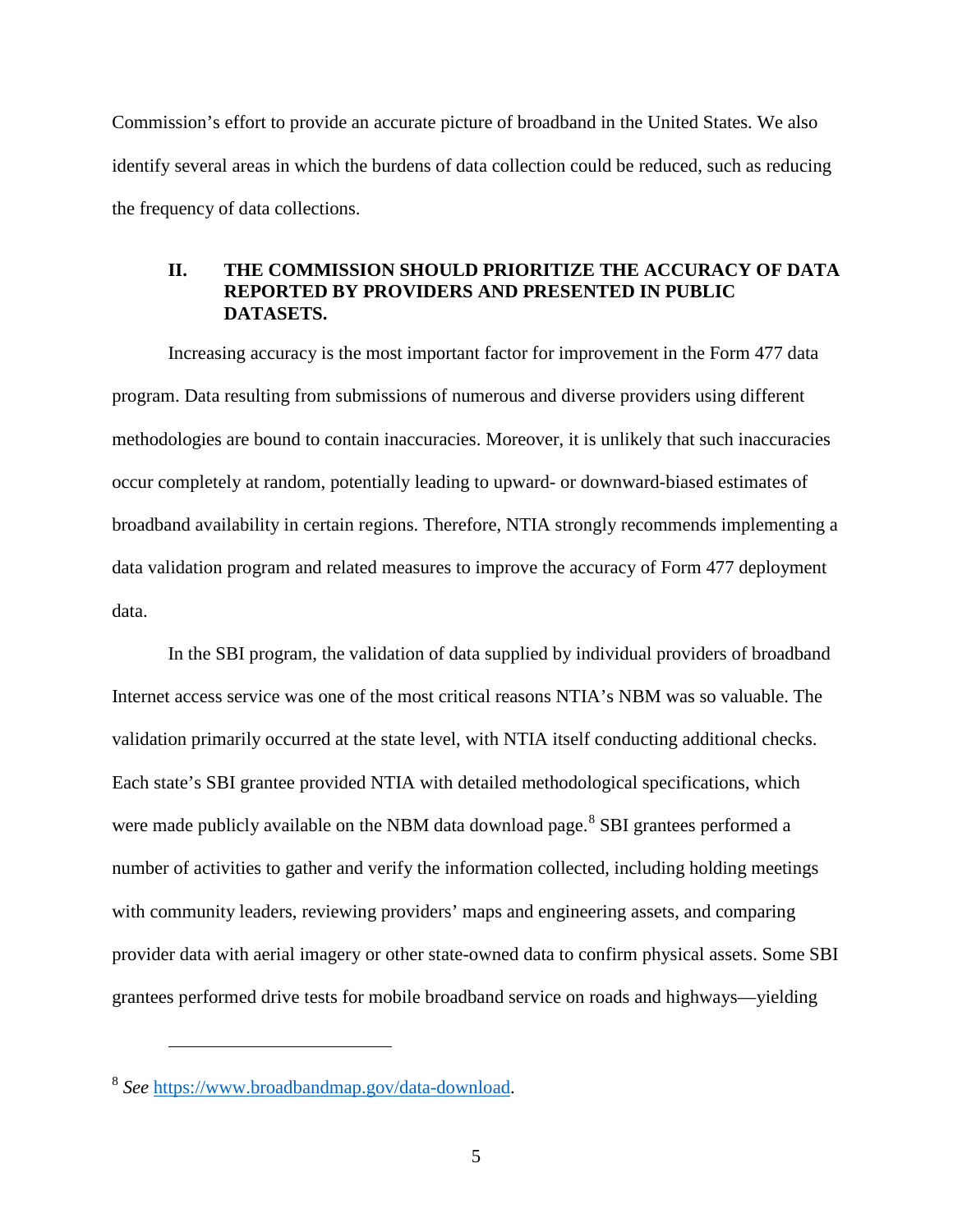valuable information about the actual extent and strength of mobile data service in several states—and completed manual speed tests of website downloads. NTIA also required states to explain unusually large changes in broadband availability between one reporting period and the next. This multi-step review and verification process ensured the accuracy of the information submitted. State-based validation is not the only way to implement a validation program, and the Commission may find different methodologies to be more effective in the context of Form 477 deployment data. That said, we urge the Commission to confer with some remaining state programs, such as those in Maine, Minnesota, North Carolina, Utah, Virginia, and Wisconsin, to explore relevant best practices.

NTIA also recommends that the Commission create a streamlined mechanism for the public to correct invalid data or otherwise offer feedback on provider data. The present requirement to file a formal comment is too burdensome to encourage constructive responses from individual stakeholders. In the case of broadband deployment, local governments and even individuals may in some cases be in the best position to validate the data. The Commission should develop a methodology for reviewing and responding to public input—in concert with broadband service providers—aimed at meaningful data quality improvement. This process should be streamlined and efficient, and avoid being overly burdensome to small, particularly rural providers. For example, the FCC might consider a minimum coverage or subscriber threshold under which providers would be exempt.

In addition, NTIA suggests clarifying the criteria used to determine when a provider "serves" a particular Census block. We concur with the Commission that it is difficult to ascertain current service availability from the data as reported. Fixed broadband deployment data from Form 477 currently represent areas which a broadband provider serves or *could* serve

6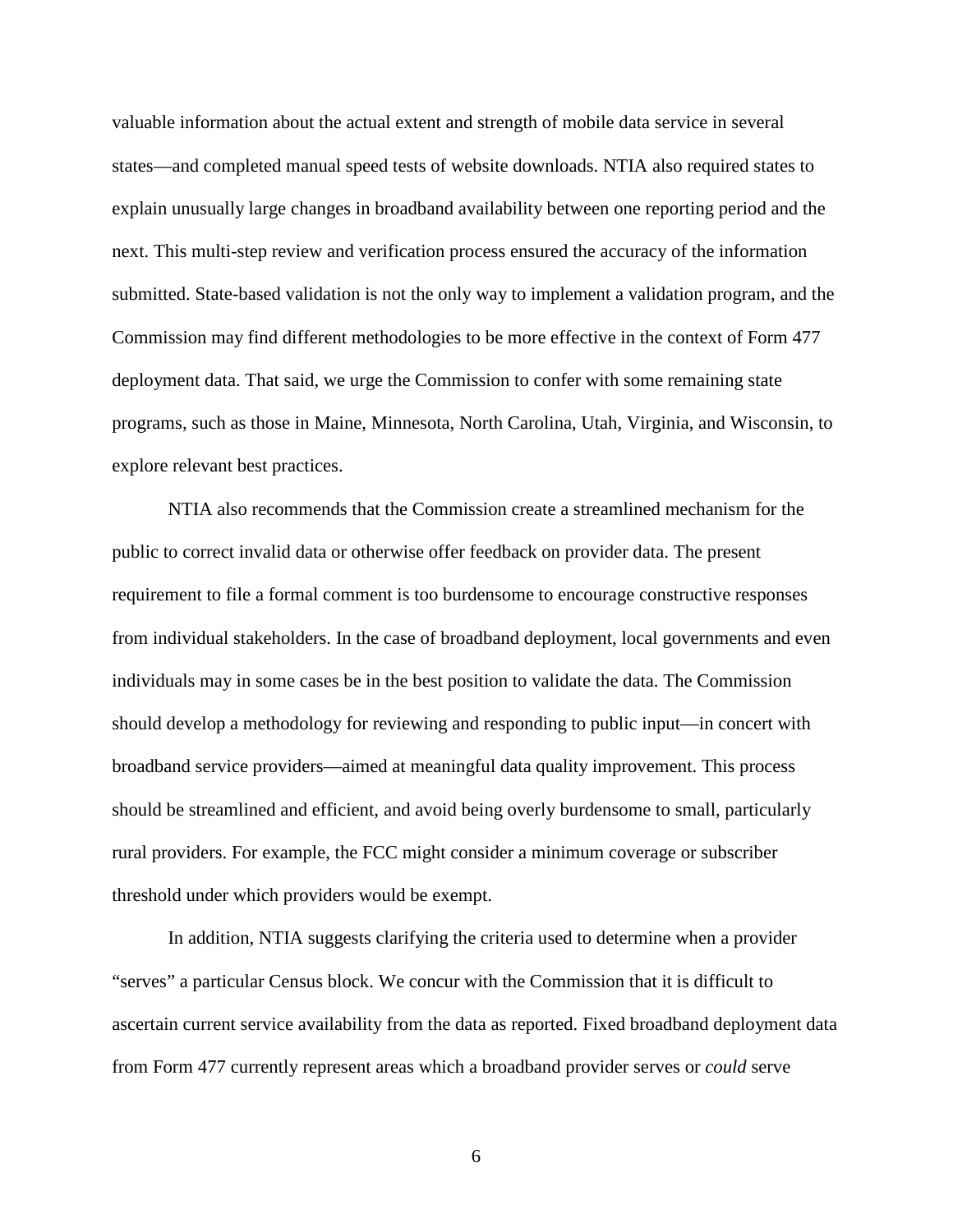without an extraordinary commitment of resources.<sup>[9](#page-6-0)</sup> However, there is little guidance as to what constitutes an "extraordinary commitment"—and it is likely that individual service providers interpret this guidance differently.

For example, some service providers might identify areas where they currently serve or can accept customers, whereas other providers may also include areas they could only serve following significant construction, possibly at additional cost to the prospective customer. To more accurately capture areas currently served or very likely to be served, NTIA recommends that covered Census block data only include areas currently served and areas that the provider expects to serve or could serve, upon request, within a maximum timeframe of several weeks or months, at the reasonable expense of the provider. This would also avoid the risk that individuals or a community could understand from Form 477 data that they can get access to service, only to learn that such access might be extremely costly or not be available for a long period of time.

# **III. THE COMMISSION SHOULD ENHANCE THE PUBLIC ACCESSIBILITY OF FORM 477 DATA BY INCREASING THE PUBLICLY AVAILABLE DATA AND PROVIDING TOOLS THAT ENABLE USABILITY AMONG A BROADER AUDIENCE.**

Data users would benefit significantly from quicker public release of more data about both broadband deployment and subscription. NTIA supports the Commission including more fields in the public deployment datasets. Information about minimum, as well as maximum advertised broadband speeds, for example, would be especially helpful for understanding broadband service availability and competition.

In the recent past, the Commission has made data public roughly a year after provider submissions were complete. Even as we urge the Commission to implement data validation

<span id="page-6-0"></span> $9$  Further Notice at ¶ 33.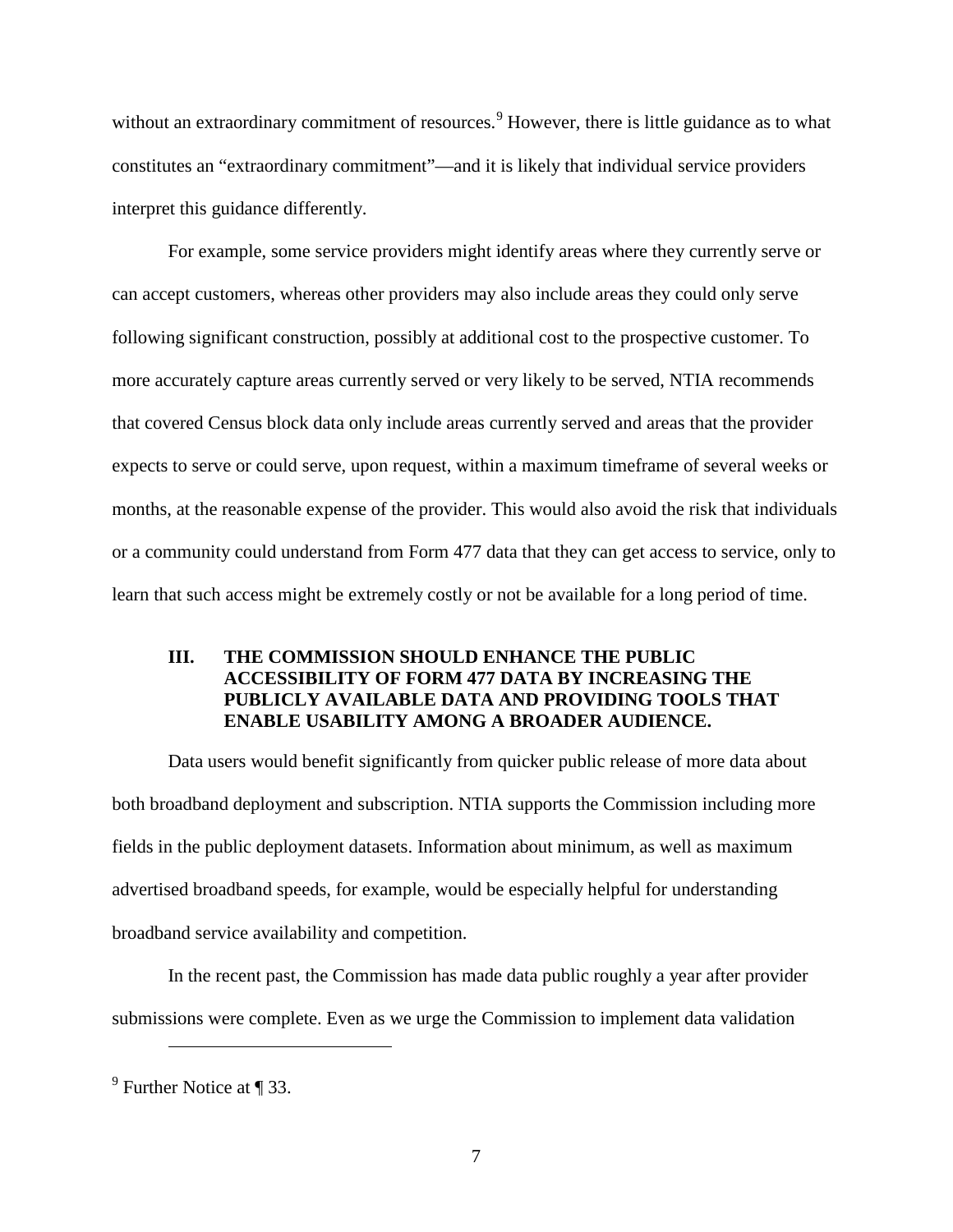processes, we encourage it to ensure earlier public release of accurate data. NTIA appreciates the challenge of addressing these potentially conflicting goals. Nonetheless, it is critical that all stakeholders, including possible new entrants, have access to as current data reflecting broadband markets as possible. More timely datasets can be more effective inputs for making policy decisions and identifying unserved and underserved areas.

As wireless technology advancements boost broadband speeds to be competitive with wireline speeds, <sup>[10](#page-7-0)</sup> recent trends in Internet usage suggest that customers are increasingly substituting mobile data plans for fixed subscriptions at home.<sup>[11](#page-7-1)</sup> Moreover, if mobile wireless providers continue to offer more unlimited data subscriptions, customers may be more willing to consider substituting mobile for fixed broadband services at home. If these trends continue (and they likely will), it will become even more important that data for mobile and fixed services be directly comparable at the Census block level. To understand the extent and pace of wireless substitutability, NTIA supports the Commission proposal to make minimum and advertised wireless speeds available by service provider and Census block for both fixed and mobile broadband.

In some cases, however, more generality could in fact be useful, particularly for mobile deployment data. Policymakers, spectrum managers, and researchers could benefit from knowing generally what specific frequency bands providers are deploying for each technology. For example, this information could assist NTIA and others in evaluating current spectrum usage and planning for future spectrum needs. Nonetheless, the Commission has not released such data at

<span id="page-7-0"></span><sup>10</sup> See, e.g., FCC, "20<sup>th</sup> Mobile Wireless Competition Report Quick Facts," [https://www.fcc.gov/20th-mobile-wireless-competition-report-quick-facts.](https://www.fcc.gov/20th-mobile-wireless-competition-report-quick-facts) <sup>11</sup> *See, e.g.*, [https://www.ntia.doc.gov/blog/2016/evolving-technologies-change-nature-internet-use.](https://www.ntia.doc.gov/blog/2016/evolving-technologies-change-nature-internet-use)

<span id="page-7-1"></span>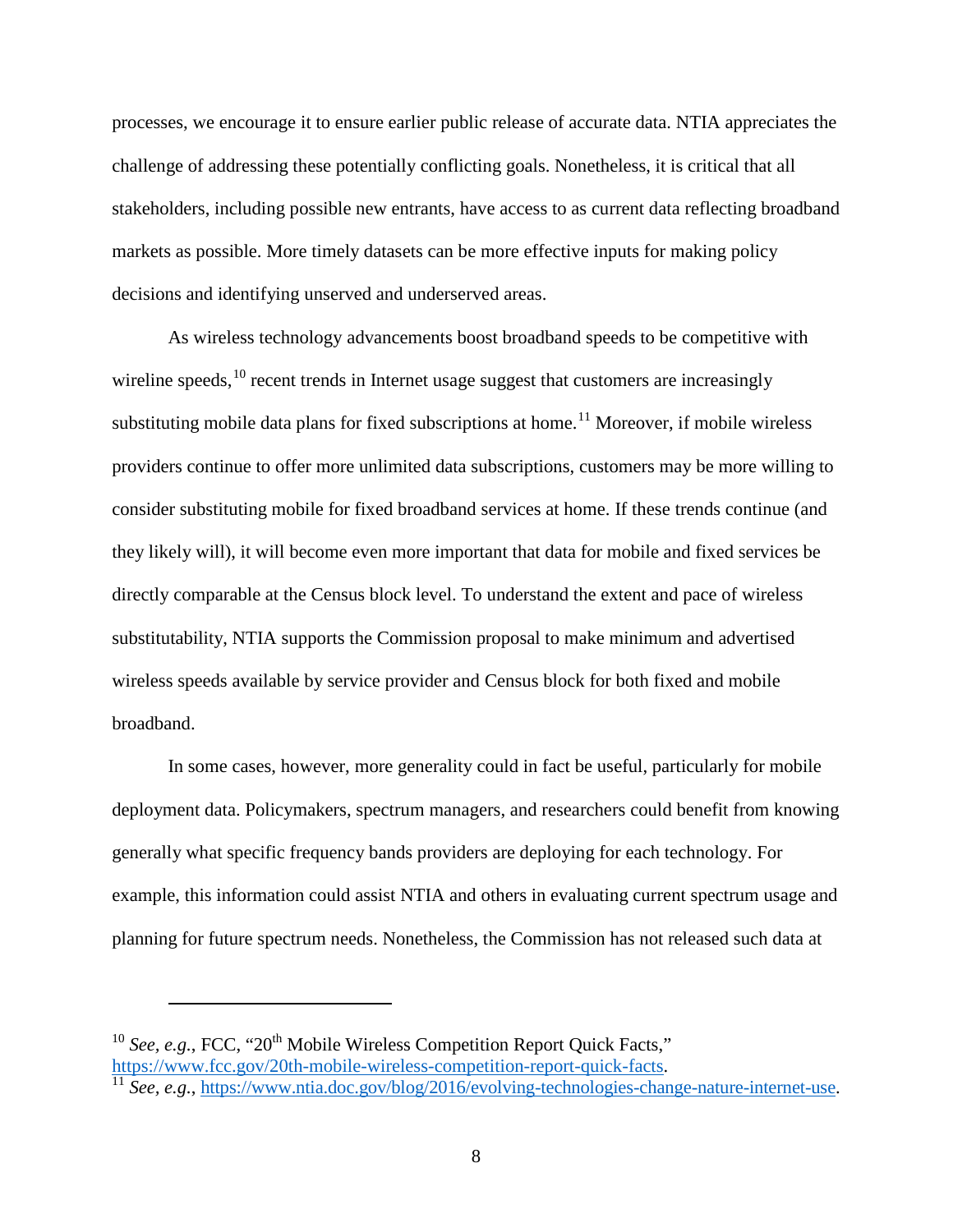the most disaggregated level.<sup>[12](#page-8-0)</sup> NTIA supports the proposal to lessen the burden on wireless providers by eliminating the requirement that they provide their disaggregated deployment data by unique frequency band.<sup>[13](#page-8-1)</sup> In its place, NTIA recommends that the Commission require wireless providers to submit a list of frequency bands and technologies at a more aggregated geographic level, for example by the spectrum license area unique to each band.

NTIA further supports the Commission in continuing to make mobile broadband data by technology (without frequency information) available at the Census block level. Regarding technology categories, NTIA would also support the Commission's proposal to consider four categories (3G, 4G non-LTE, 4G LTE, 5G) of mobile technologies as sufficient.<sup>[14](#page-8-2)</sup> This could help offset any increased burdens from improving accuracy and reliability.

Currently, the mobile provider datasets identify carriers based on "doing business as" (DBA) names, which are not always consistent for the same carrier across markets. By introducing a unique carrier identifier similar to the holding company identifier used in the fixed data, the Commission would greatly facilitate the accessibility and usability of the Form 477 mobile wireless data. The FCC could also employ an approach similar to the "Common Names" it applies in the Spectrum Dashboard context.

For many users, simply making more data available in raw form is insufficient to enhance their utility for research and analysis. Over the years, we have heard from a number of researchers and other stakeholders who do not have the resources to turn raw datasets into a usable format. While the open nature of the raw data enables external users to develop data tools,

<span id="page-8-0"></span><sup>&</sup>lt;sup>12</sup> Further Notice at  $\P$  18.

<span id="page-8-1"></span><sup>&</sup>lt;sup>13</sup> Further Notice at  $\overline{\P}$  19.

<span id="page-8-2"></span><sup>&</sup>lt;sup>14</sup> Further Notice at  $\P$  20.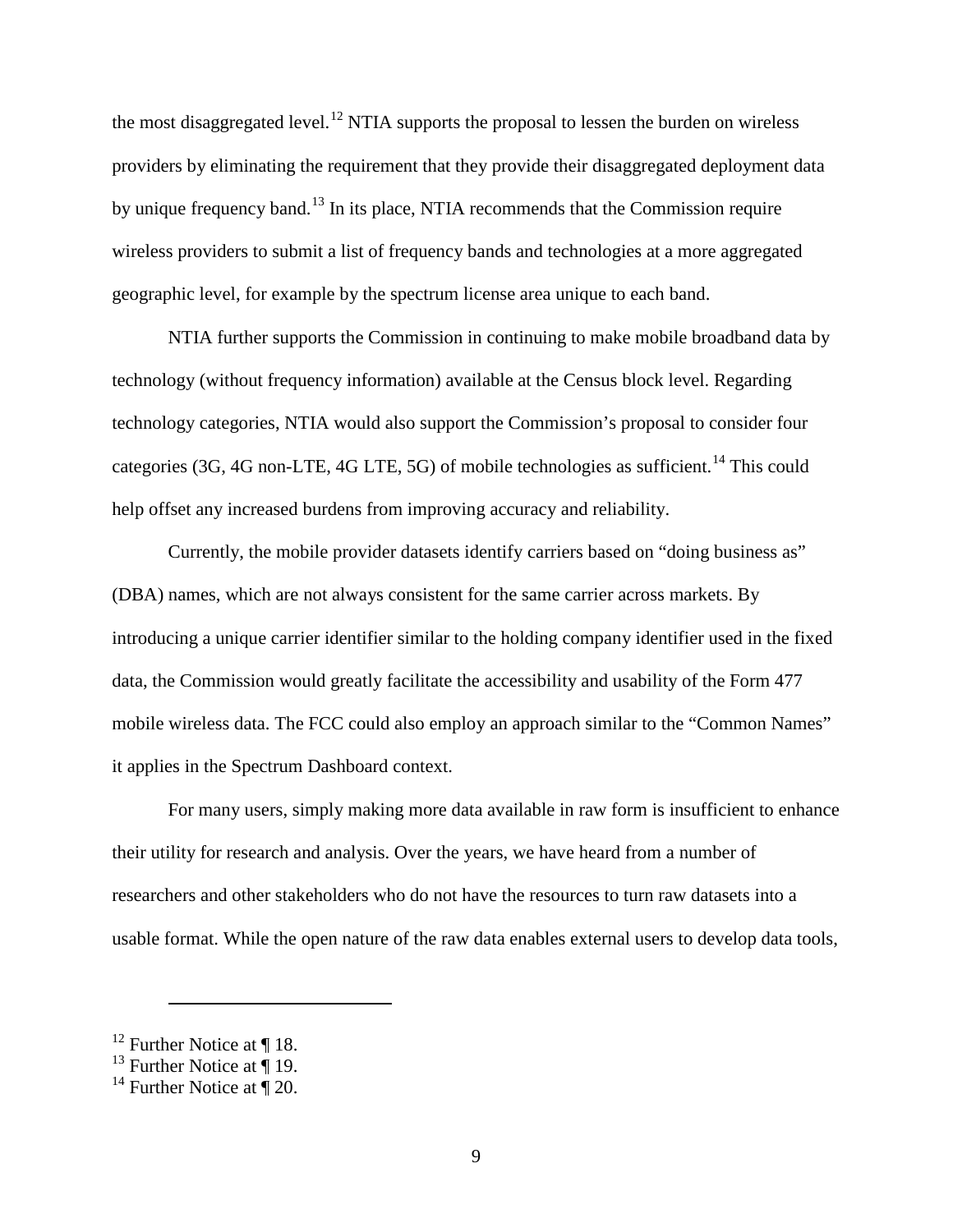the Commission should continually update the existing NBM with the most recent Form 477 deployment data to ensure access for those users who cannot perform their own sophisticated mapping. Alternatively, the Commission could provide other mapping functionality that is more sophisticated and accessible than the limited maps it currently produces. While the raw Form 477 deployment datasets are extremely useful to many researchers, the Commission could greatly expand the audience for these data by enhancing their accessibility with tables, charts and maps, granular visualization tools for both localized areas and specific technologies, and other mechanisms that summarize the information. NTIA recognized the value of such features when creating the NBM, and continues to update its Digital Nation-related products with user-friendly features that facilitate the availability and clarity of the underlying data.<sup>[15](#page-9-0)</sup>

Specifically, NTIA recommends several ways the Commission can make the broadband deployment map more effective. First, it should enable users to customize the speeds and technologies on display, and to receive contextual information as they zoom in on particular localized communities. Second, the Commission could provide an additional map layer identifying community anchor institutions, public housing, and other important landmarks.<sup>[16](#page-9-1)</sup>

Finally, the Commission should supplement a full-featured map by releasing sample code demonstrating how it analyzes the raw datasets. Researchers have responded favorably to NTIA's posting of sample code on the Data Central section of the agency website. Similarly, the Commission's sample code could be very helpful to researchers and data analysts who wish to

<span id="page-9-0"></span><sup>&</sup>lt;sup>15</sup> *See*, *e.g.*, https://www.ntia.doc.gov/blog/2017/ntia-data-offers-window-understanding-<br>veterans-computer-and-internet-use.

<span id="page-9-1"></span><sup>&</sup>lt;sup>16</sup> NTIA included similar functionality in the NBM. See [https://www.broadbandmap.gov/community-anchor-institutions.](https://www.broadbandmap.gov/community-anchor-institutions)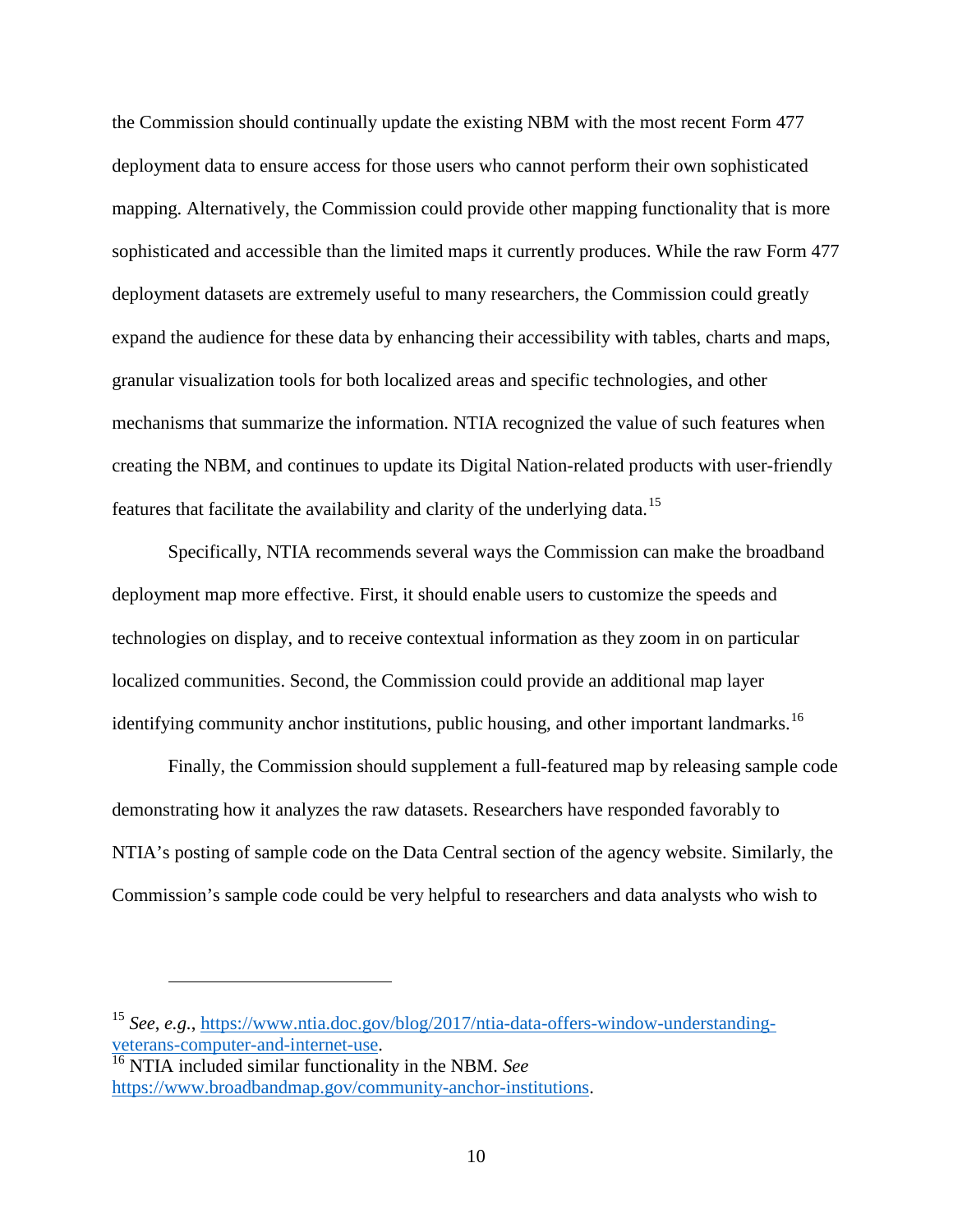use Form 477 data in their own studies. Given our experience and interest in this area, NTIA stands ready to serve as a resource in making broadband deployment data more accessible.

#### **IV. INCREASING GRANULARITY OF FIXED BROADBAND DEPLOYMENT DATA MAY BE USEFUL, BUT THE COMMISSION SHOULD NOT SACRIFICE DATA ACCURACY.**

The prospect of sub-block granularity in fixed deployment data is intriguing, particularly for large Census blocks. The Commission, however, should carefully implement any increase in granularity to minimize potential resulting losses in data accuracy caused by diverting either Commission or service provider resources from accuracy to granularity. For example, the Commission could consider requiring sub-block fixed deployment data only for geographically larger blocks, as described below. More broadly, we encourage the Commission to favor improving the accuracy of block level data over increasing granularity, should there be significant resource tradeoffs. Should the Commission want to enhance granularity of its fixed deployment data, we offer the following observations and considerations.

There are likely several factors contributing to erroneous fixed broadband deployment data, including variation in broadband access within the Census block and more basic misreporting of the service level for the entire Census block. It is generally unclear whether incorrect data for a particular location is the result of variation in broadband coverage within the Census block or incorrect block-level data. To identify areas where inaccuracies were more likely to be caused by variation within a Census block, NTIA collected some sub-block data in the SBI by specifically targeting Census blocks larger than two square miles.

By limiting the requirement for collecting sub-block data to larger Census blocks, the Commission could substantially reduce the resulting burden on providers. For example, just 2 percent of Census blocks located in the 50 states and District of Columbia—a total of 253,295

11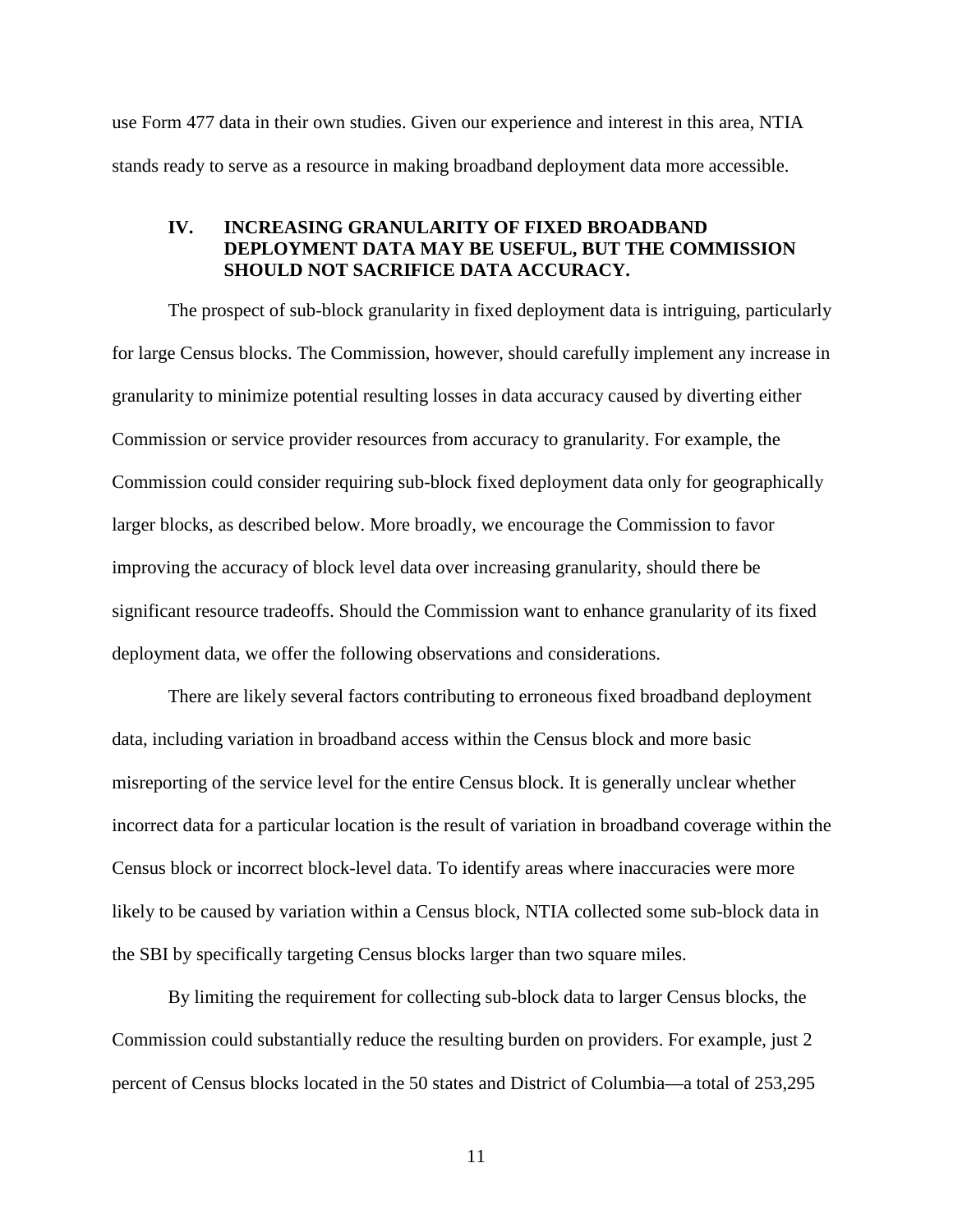out of over 11 million blocks—exceed two square miles in land area. And less than two-thirds of these large Census blocks (158,871) had non-zero populations during the 2010 Census.<sup>[17](#page-11-0)</sup> Approximately 3 percent of the population, or over 9 million people, reside in these blocks.

Although the Commission may find NTIA's experience with sub-block data collection to be informative, we also recognize that a variety of possible methodologies exist for capturing accurate sub-block data. The Commission may look to its own sophisticated method for estimating the growth and location of housing units and population since the most recent decennial Census.<sup>[18](#page-11-1)</sup> These estimates could be used to project, for example, where persons reside within large Census blocks, and ask providers to just report the proportion of persons served in those blocks. Alternatively, the Commission could request that broadband service providers report service areas as polygons, road segments, or other geographic representations, rather than in terms of Census blocks. Then using its estimates, the Commission could project the total numbers of housing units and population covered.

# **V. THE COMMISSION SHOULD MITIGATE ADDITIONAL BURDENS BY MOVING TO ANNUAL DATA COLLECTION.**

NTIA recognizes that some of our recommendations, as well as other commenters' proposals, would add to the burden on providers and the Commission. NTIA supports moving to annual collections to mitigate these burdens resulting from recommended enhancements in data accuracy and public accessibility. Although broadband in the United States is a dynamic and evolving service, NTIA believes that the difference between snapshots every year versus six

<span id="page-11-1"></span><span id="page-11-0"></span><sup>&</sup>lt;sup>17</sup> *Source:* Census Bureau 2010 Decennial Census data and NTIA calculations. If the threshold were one square mile, it would cover 5 percent of blocks (608,399), of which just over 2/3 are populated (410,753). These blocks contain 7 percent of the population, or 21 million people. <sup>18</sup> See [https://www.fcc.gov/reports-research/data/staff-block-estimates.](https://www.fcc.gov/reports-research/data/staff-block-estimates)